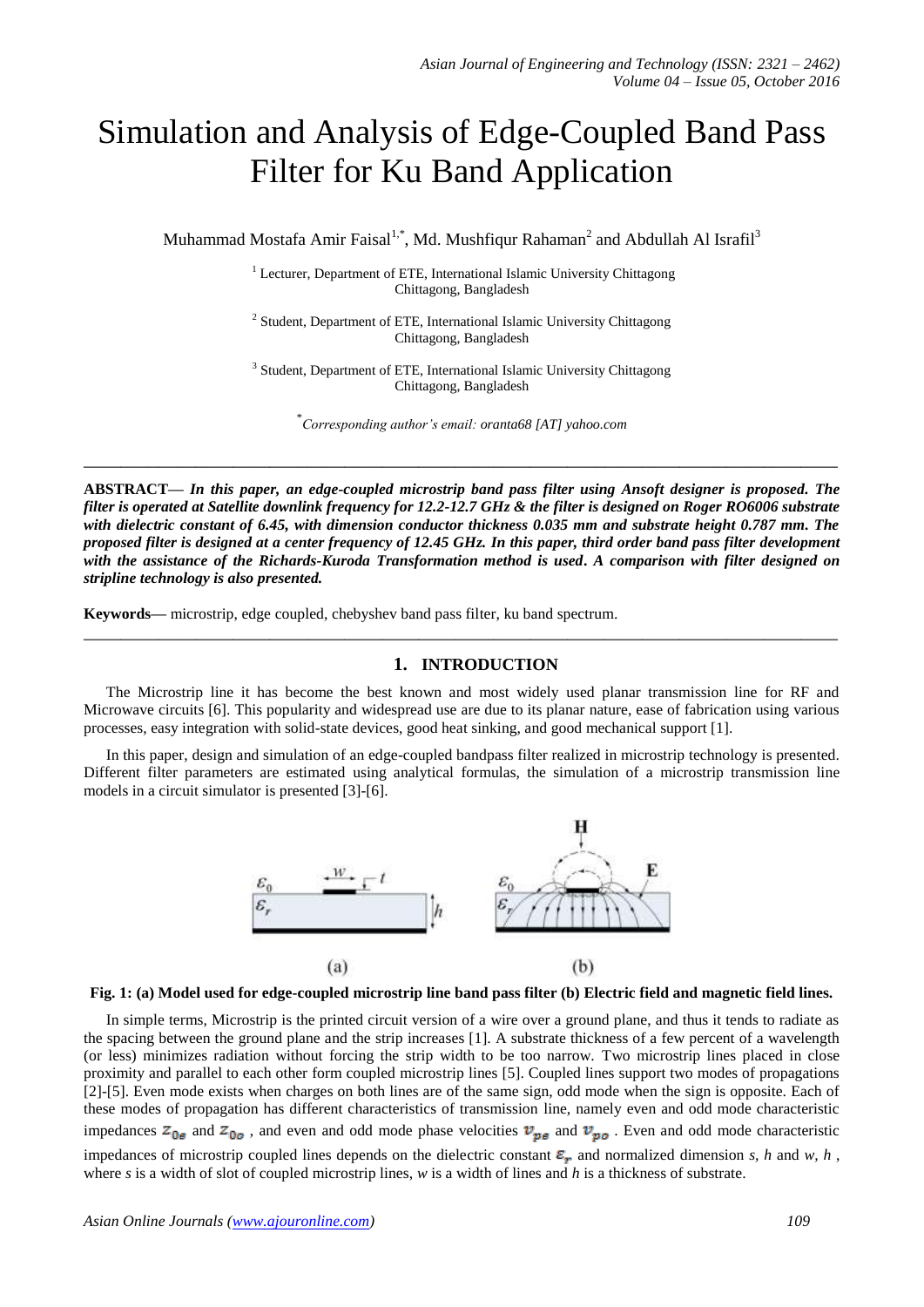In this paper, Ansoft Designer was used for the purpose of designing and simulating different types of filters. Ansoft Designer is a very powerful microwave simulator. It is the first suite of design tools to fully integrate high-frequency, physics-based electromagnetic simulation, modeling, and automation into a seamless environment for circuit and system analysis.

## **2. RESEARCH METHODOLOGY**

The design specification of the filter is shown in Table 1. The specification of dielectric material is obtained from Rogers Corporation. The proposed filter is designed by following the five steps.

**First step**: Determining the order and type of approximation functions to be used.

**Second step**: Finding the corresponding low-pass prototype.

**Third step**: Transforming the low-pass network into a bandpass configuration.

**Fourth step**: Scaling the bandpass configuration in both impedance and frequency.

**Fifth step**: Transforming the lumped circuit element into distributed realization [7]-[8].

**Table 1**: Specifications of edge-coupled band pass filter and dielectric material

| <b>Parameter</b>           | Value         |  |  |
|----------------------------|---------------|--|--|
| Input and output impedance | $50$ ohm      |  |  |
| Pass band ripple           | 0.5dB         |  |  |
| Filter order               |               |  |  |
| Pass band centre frequency | 12.45GHz      |  |  |
| Ripple bandwidth           | 0.5GHz        |  |  |
| Substrate                  | Rogers R06006 |  |  |
| Conductor thickness        | $0.035$ mm    |  |  |
| Dielectric constant        | 6.45          |  |  |
| Substrate height           | $0.787$ mm    |  |  |

#### *2.1 Choice of Filter Type and Order:*

A good band pass filter has minimal signal loss in its pass band, as well as a narrow pass band with as much out of band attenuation as possible. Chebychev filters have narrower pass band response in trade for more ripples in the pass band section. Higher order filters can have a narrower shape factor but will be physically larger in shape. The filter specification goals for return loss (scatter parameter S11) are >40 dB and for insertion loss (scatter parameter S21) <10dB. Simulations showed a filter order of n=3 will achieve this goal. The required order for a filter meeting the given specifications is calculated as below [8]:

$$
n = \frac{Cosh^{-1} \sqrt{\frac{10^{K}T}{K-1}} - 1}{Cosh^{-1}(\frac{f}{f_c})}
$$

Where  $K_T$  is the minimum attenuation at frequency  $f_c$ , and  $K = 10^{\circ}$ (Lar/10), with Lar being the maximum ripple in dB allowed in the pass band. The order of the filter is a measure of the minimum number of elements to be included in the filter to realize the required amount of ripple in the pass band and attenuation at a frequency outside of the pass band. Additional elements may be included in the filter which will further improve the filter response at the cost of size and increased design time [8].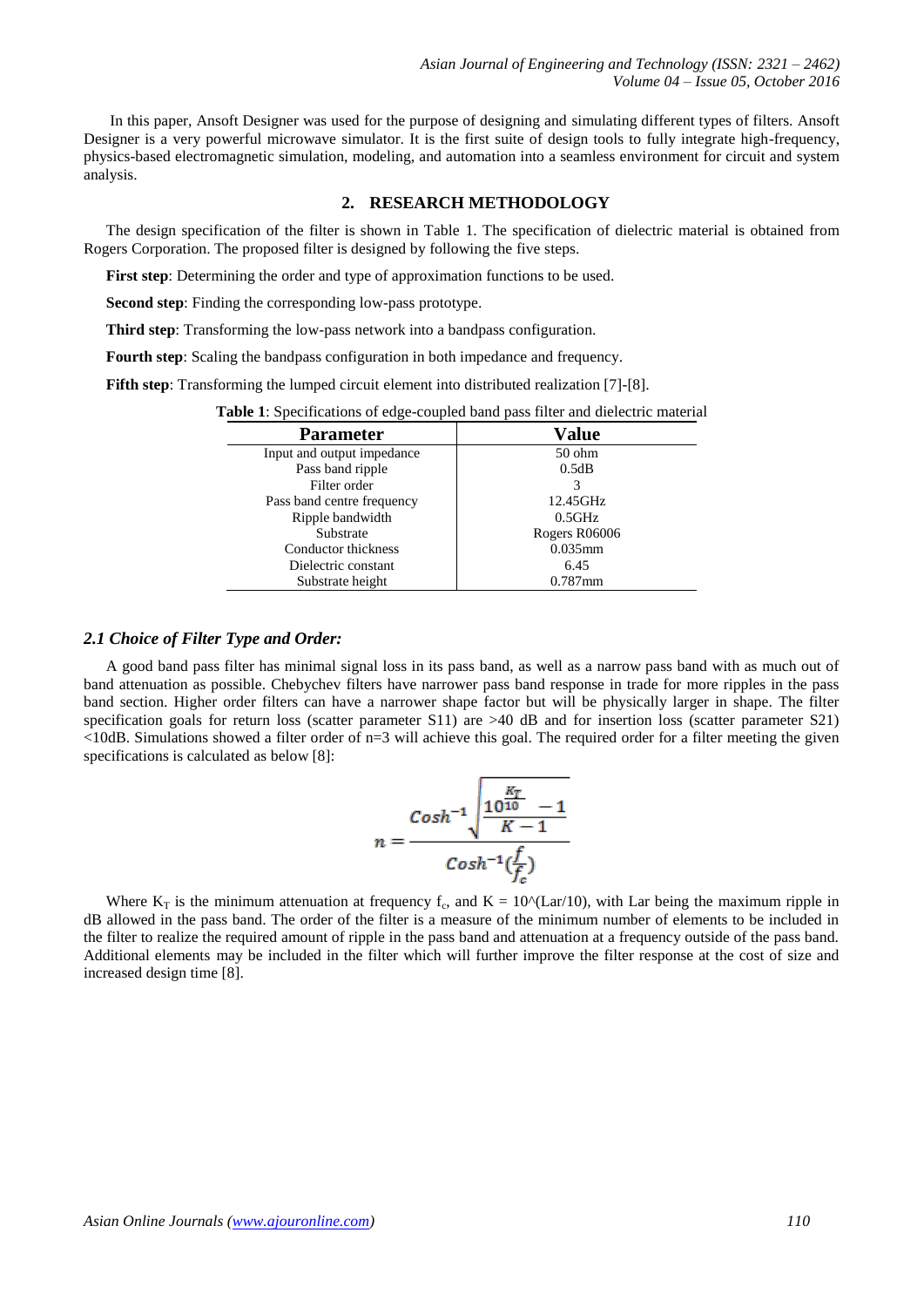$R<sub>2</sub>$ 

### *2.2 Finding the low pass prototype*

| T4 | $g_1$  | $\mathbf{g}_2$ | <b>g</b> <sub>3</sub> | $g_4$  | g <sub>5</sub> |
|----|--------|----------------|-----------------------|--------|----------------|
|    | 0.6986 | 1.0000         | $\theta$              | O      | O              |
|    | 1.4029 | 0.7071         | 1.9841                | 0      | $\theta$       |
| ◠  | 1.5963 | 1.0967         | 1.5963                | 1.0000 | $\Omega$       |
|    | 1.6703 | 1.1926         | 2.3661                | 0.8419 | 1.9841         |

1.5963H

**Table 2***:* Chebyshev filter co-efficients; 0.5dB filter design (N=1 to 4)



 $C<sub>2</sub>$ 

1.5963H

1.0967F

After finalizing the order, the low pass filter prototype is developed using the component values from Table 2. The low pas filter protorype is shown in Fig 3. After getting the low pass filter prototype values, it's transformed into band pass filter design. The transformation from low pass to band pass all shunt element of the low pass prototype circuit becomes parallel-resonant circuit, and all series elements become series-resonant circuit in Fig 4.

## *2.3 Transforming the Low Pass Filter into Band Pass Filter Configuration*

10

Frequency



**Fig. 4:** Transformation of the third order low pass prototype to band pass prototype [9]

# *2.4 Scaling the Band Pass Filter Configuration in both Impedance and Frequency*

The transformed the filter is then frequency-scaled and impedance-scaled using the following formulas [8].

$$
L_s = \left(\frac{1}{FBW \times \omega_0}\right) Z_0 \times g
$$

$$
C_s = \left(\frac{FBW}{\omega_0}\right) \frac{1}{Z_0 \times g}
$$

$$
C_p = \left(\frac{1}{FBW \times \omega_0}\right) \frac{g}{Z_0}
$$

$$
L_p = \left(\frac{FBW}{\omega_0}\right) \frac{Z_0}{g}
$$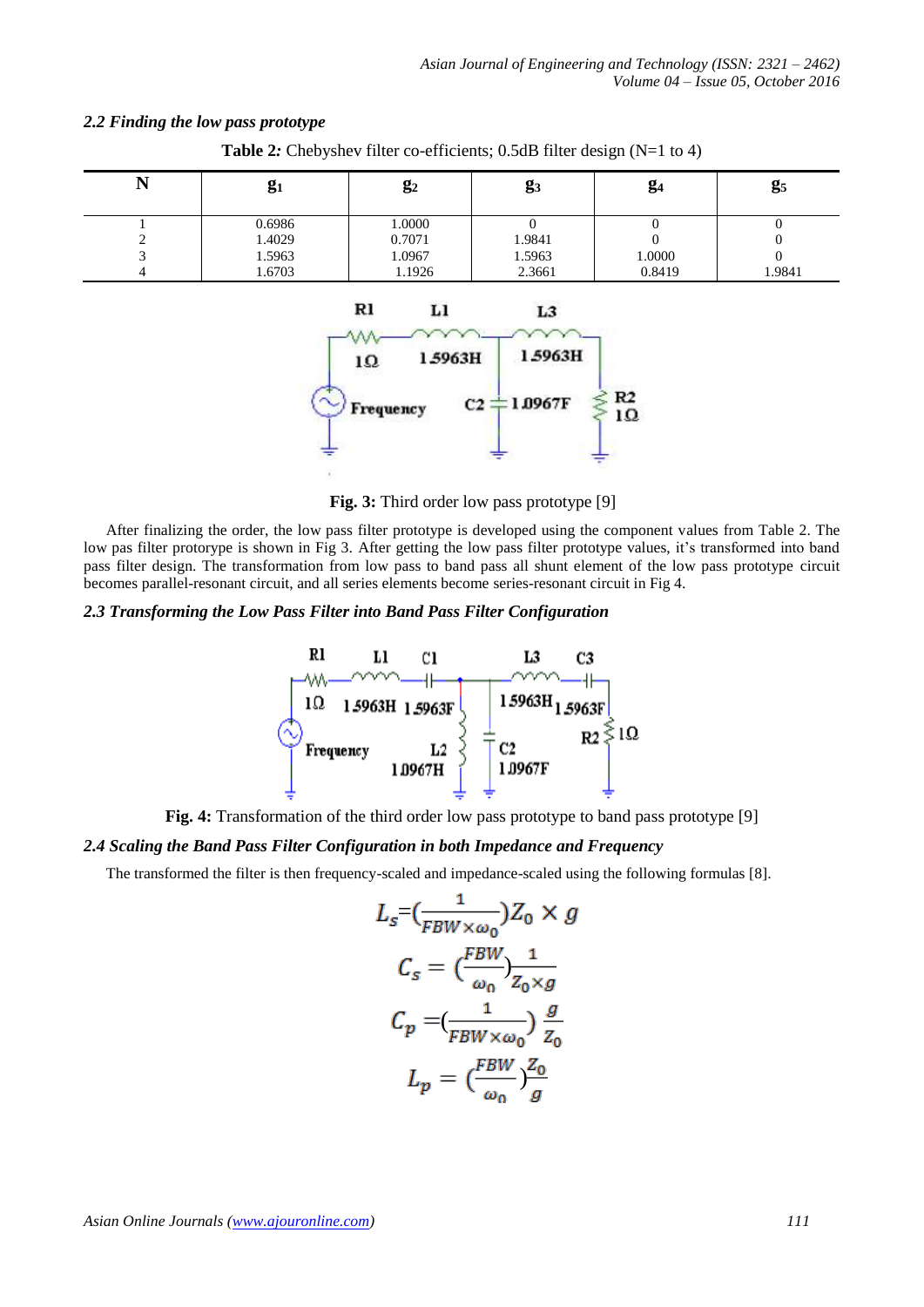

Fig. 5: Frequency and Impedance scaled band pass filter designed at center frequency

#### *2.5 Even and Odd Modes in a Coupled Transmission Line*

Calculation of Odd and Even Resistances to design the strip line filter, an approximate calculation is made based on the design equations. The no of stages  $n = 3$ . The characteristic impedance  $Z_0$  is typically 50 Ohms [2]-[8]. The unitary bandwidth FBW is given by FBW =  $((\omega2-\omega1))/\omega0$  and it is .04016GHz for the design. The design equations are as follows:

$$
\frac{J_{01}}{Y_0} = \sqrt{\frac{\pi}{2}} \frac{FBW}{g_0 g_1}
$$

$$
\frac{J_{j,j+1}}{Y_0} = \frac{\pi FBW}{2} \frac{1}{\sqrt{g_j g_{j+1}}} \text{ for } j=1 \text{ to } n
$$

$$
\frac{J_{n,n+1}}{Y_0} = \sqrt{\frac{\pi}{2}} \frac{FBW}{g_n g_{n+1}}
$$

Where  $g_0, g_1, \ldots, g_n$  are the elements of a ladder-type low-pass prototype with a normalized cutoff  $\Omega c = 1$ , and FBW is the fractional bandwidth of band-pass filter. J j,j+1 are the characteristic admittances of J-inverters and  $Y_0$  is the characteristic admittance of the terminating lines [7]. The above equations will be used in edge-coupled line filter because the both types of filter can have the same low-pass network representation. To realize the J-inverters obtained above, the even- and odd-mode characteristic impedances of the coupled micro strip band pass filter are determined by:

$$
(Z_{0e) j, j+1} = \frac{1}{r_0} \left[ 1 + \frac{J_{j, j+1}}{r_0} + \left( \frac{J_{j, j+1}}{r_0} \right)^2 \right] \text{ for } j = 0 \text{ to } n
$$
  

$$
(Z_{0e) j, j+1} = \frac{1}{r_0} \left[ 1 - \frac{J_{j, j+1}}{r_0} + \left( \frac{J_{j, j+1}}{r_0} \right)^2 \right] \text{ for } j = 0 \text{ to } n
$$

The sections are numbered from left to right. The source is connected at the left and the load is connected to the right. The filter could be reversed without affecting the response [2]. The results of Z0o and Z0e, are shown in table 3, are almost identical to that of the n=3 order approach, except an additional coupling section is used to represent the increased order.

| $Jj,j+1/$ Y <sub>0</sub> | (Calculated<br><b>Results</b> ) | (Calculated<br><b>Results</b> ) | $(Zoe)$ j,j+1 $(\Omega)$   $(Zoo)$ j,j+1 $(\Omega)$   $(Zoe)$ j,j+1 $(\Omega)$   $(Zoo)$ j,j+1 $(\Omega)$<br>(Simulated<br>results | (Simulated<br>results |
|--------------------------|---------------------------------|---------------------------------|------------------------------------------------------------------------------------------------------------------------------------|-----------------------|
| 0.19879                  | 61.921                          | 41.97                           | 61.972                                                                                                                             | 42.31                 |
| 0.04767                  | 52.497                          | 47.78                           | 52.531                                                                                                                             | 47.73                 |
| 0.04767                  | 52.497                          | 47.97                           | 52.531                                                                                                                             | 47.73                 |
| 0.19879                  | 61.921                          | 41.97                           | 61.927                                                                                                                             | 42.31                 |

**Table 3.** Circuit design parameters of 3rd order strip line edge-coupled band pass filter

# **3. SIMULATED RESULTS AND DISCUSSION**

The frequency sweep for the linear simulation of the advanced numerical models was performed from 12.2 to 12.7GHz in 12.45 GHz steps.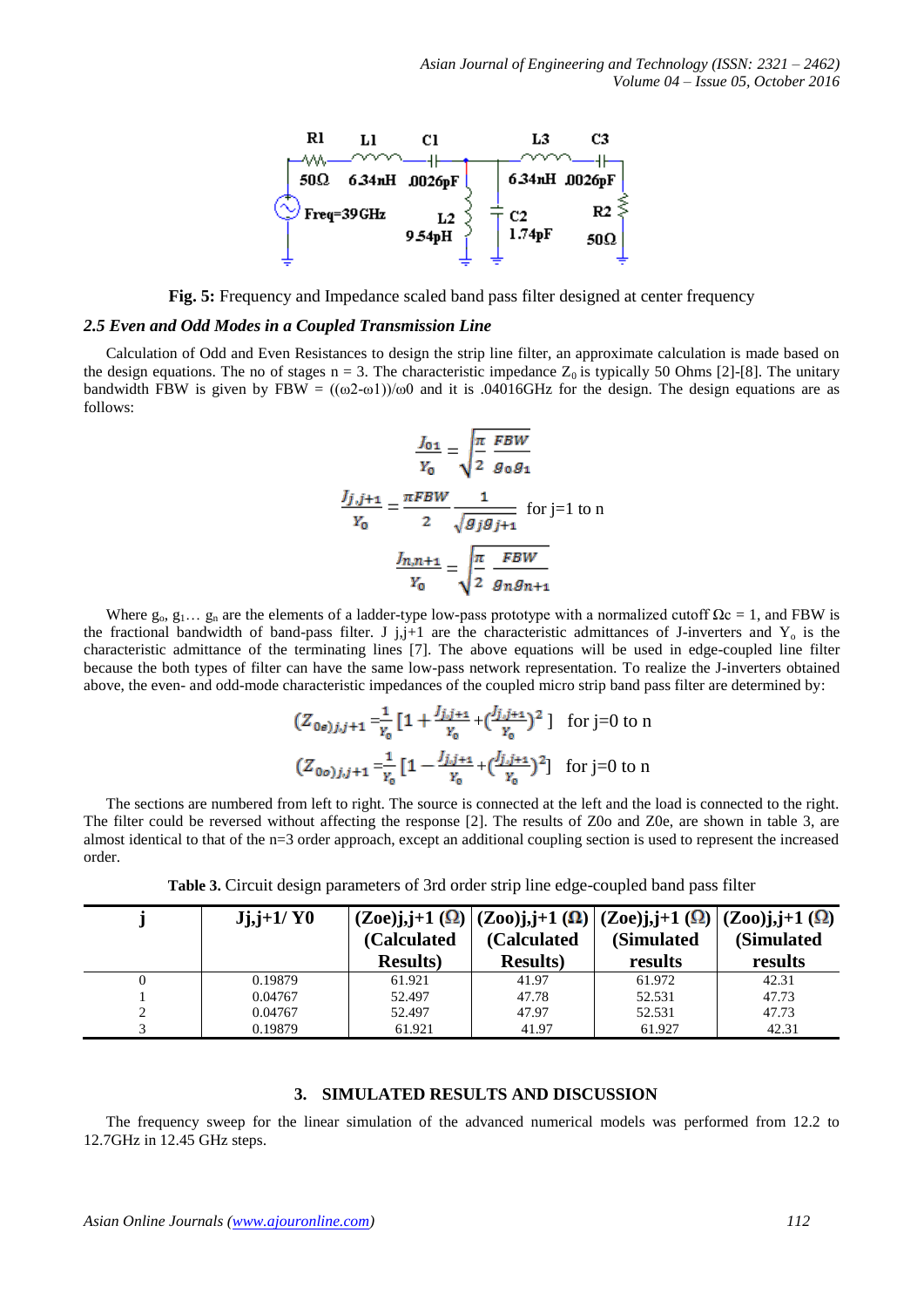

**Fig.6**: Software design of ddd and even Impedances of 3rd order edge-coupled microstrip band pass filter.



**Fig. 7**: Tuned chebyshev bandpass filter made from physical model of 3rd order edge-coupled microstrip Band pass Filter.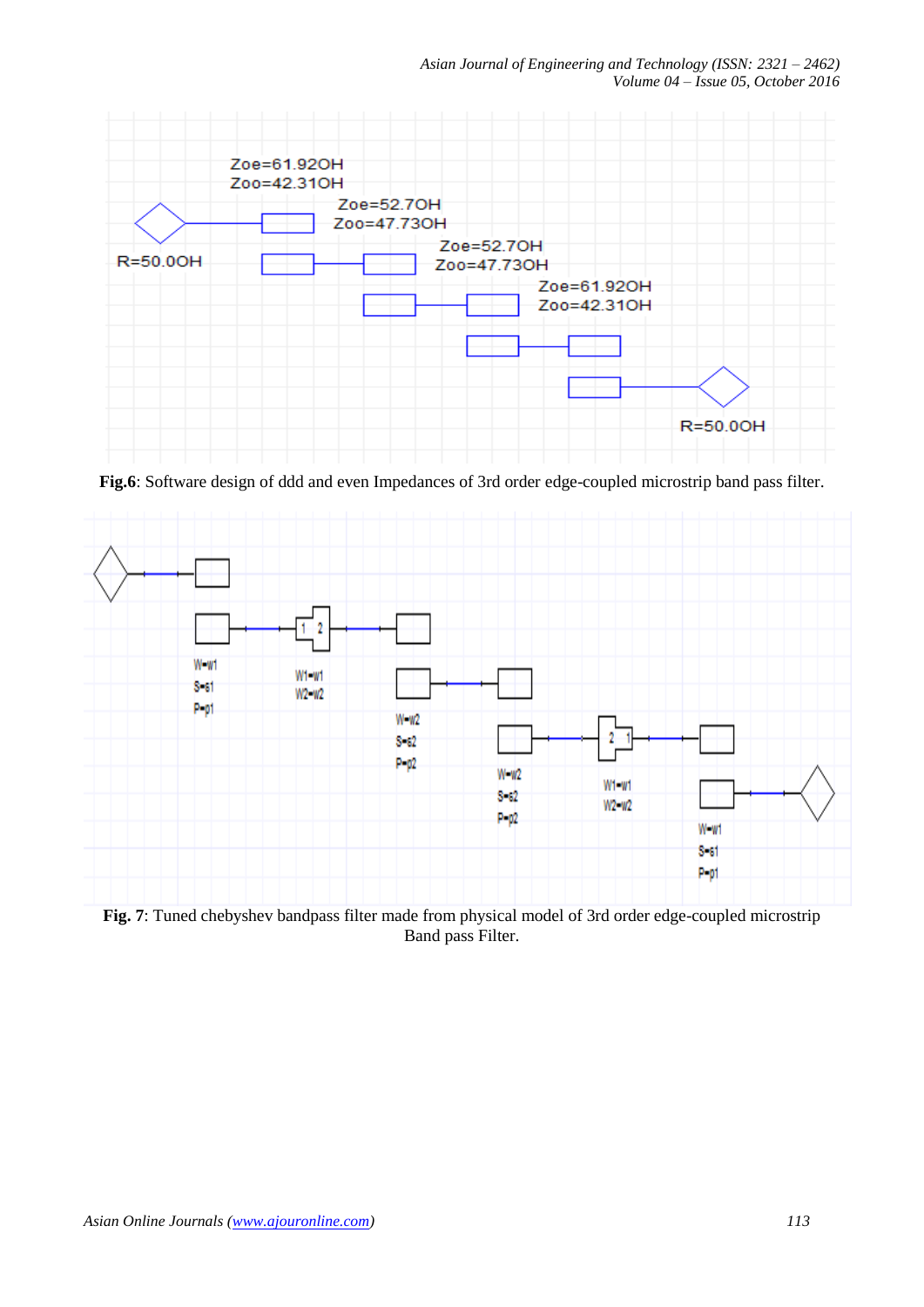

**Fig.8**: Electrical model of 3rd order edge-coupled microstrip band pass filter



**Fig.9**: Simulated smith chart impedance result of 3rd order edge-coupled microstrip band pass Filter.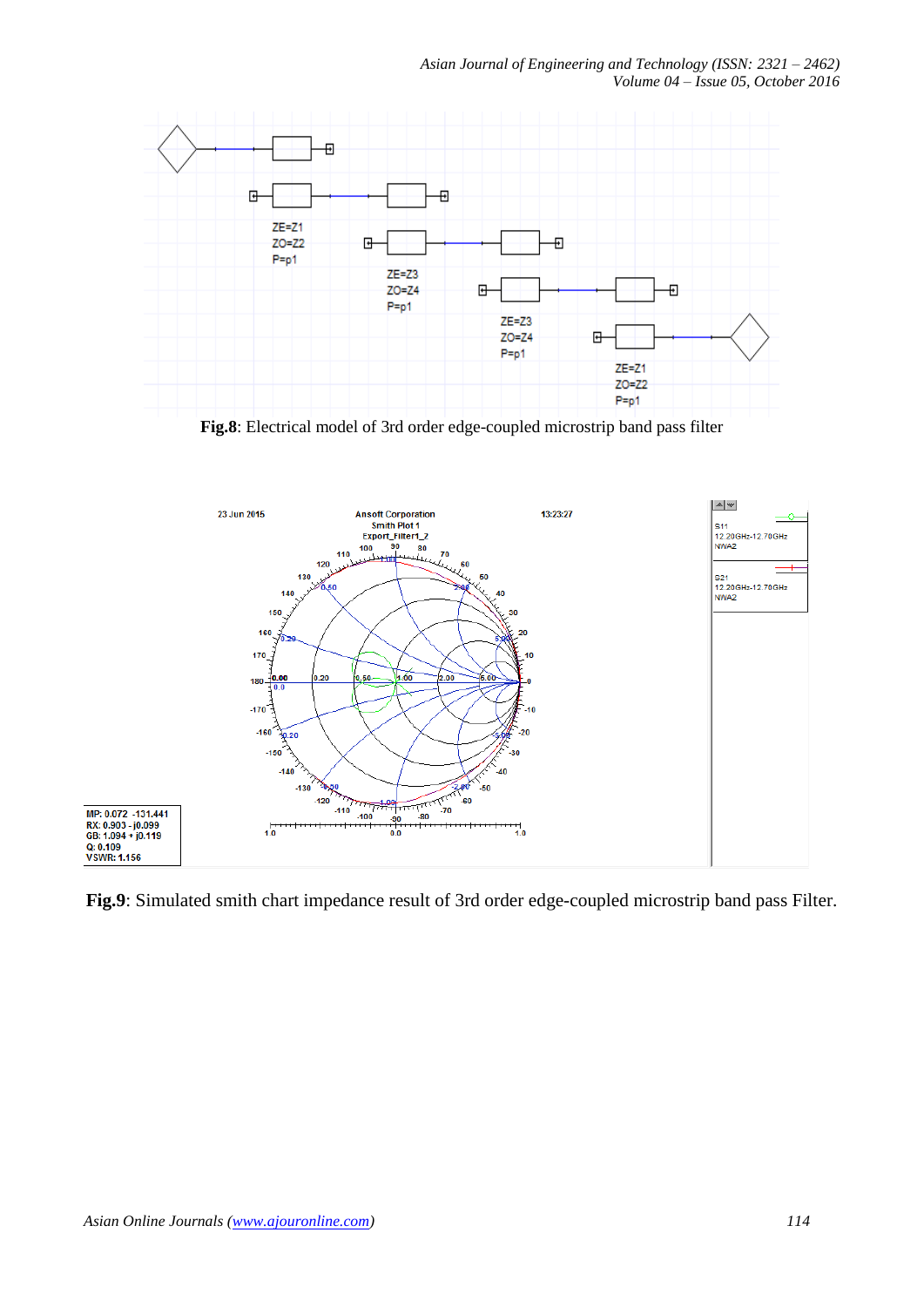

**Fig.10**: Detailed dimensions of the simulated layout model of 3rd order edge-coupled microstrip band pass filter.



Fig.11: Simulated s21 and s11 results for electrical model of 3<sup>rd</sup> order edge-coupled microstrip band pass filter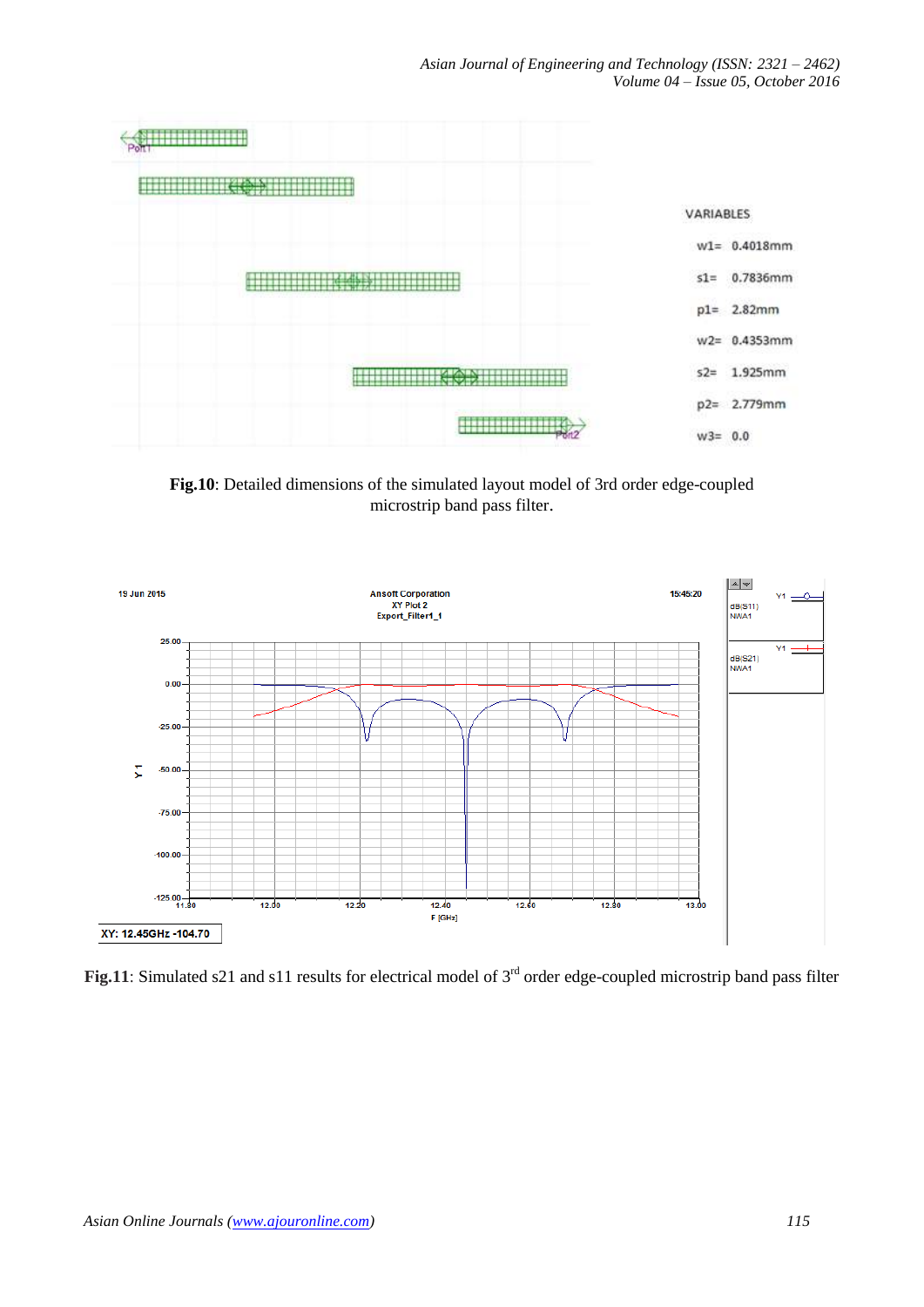

**Fig.12**: Simulated s21 and s11 results for electrical model of 3rd order edge-coupled stripline band pass filter.

Fig. 7 and Fig. 8 show the physical and electrical model configuration for microstrip line band pass filter. Fig. 9 show the smith chart for microstrip band pass filter by which we can evaluate the voltage standing wave ratio(VSWR).We know that for a perfect filter matching, the VSWR should be between 2 to 1for the pass band frequency. In the Fig. 9, the VSWR always varies from 1 to 1.2 at the desired range of frequencies.

.Fig 11 showed the electrical model configuration output for the  $3<sup>rd</sup>$  order edge coupled microstrip band pass filter. The simulated Return loss parameter  $(S_{11})$  is -110db at centre frequency. the Insertion( $S_{21}$ ) loss parameter is less then – 0.5db in the pass band and the filter response is flat and uniform at the entire pass band. We also measure the reflection co efficient by the return loss parameter. The value of the reflection co efficient is almost zero(0.00000000001) and almost a perfect match exists.

## **4. CONCLUSION**

This paper describes a procedure for designing edge coupled microstrip band pass filter. Third-order edge-coupled microstrip filter is used in order to realize this objective. Since the practical inductors and capacitors loses their intrinsic characteristics at high frequencies, lumped element filter is converted into distributed microstrip filter by using Richard's transformation and Kuroda's identities.

A comparison between the stripline and microstrip band pass filter is also presented. It is observed that the simulated return loss is less then -110db at centre frequency for the microstrip BPF. We have observed that the Return loss parameter for the "Stripline" band pass filter is -74db. So from the above discussion it is clear that a stripline filter will not give a good response for this frequency.

#### **5. REFERENCES**

[1] R. J. Cameron, C. M. Kudsia, and R. R. Mansour, Microwave filters for communication systems : fundamentals, design, and applications. Hoboken, New Jersey: John Wiley & Sons, 2007.

[2] D. M. Pozar, "Microwave Engineering", Second Edition, Wiley and Sons, 1998.

[3] D. Yingjie, P. Gardner, P. S. Hall, H. Ghafouri-Shiraz, and Z. Jiafeng, "Multiple-coupled microstrip hairpin-resonator filter," IEEE Microwave and Wireless Components Lett., vol.13, no.12, pp. 532- 534, December 2003.

[4] T.Weller,"Edge-coupled coplanar waveguide bandpass \_lter design," in IEEE MTT-S International Microwave Symposium Digest, 2000.

[5] T.Michael S. Flanner, "Microwave filter design: Coupled line filter," California State University, Chico project by Spring 2011.

[6]. Mudrik Alaydrus, "Designing Microstrip Bandpass Filter at 52.2 GHz," International Journal on Electrical Engineering and Informatics, Vol. 2, No. 2, pp. 71-83, 2010.